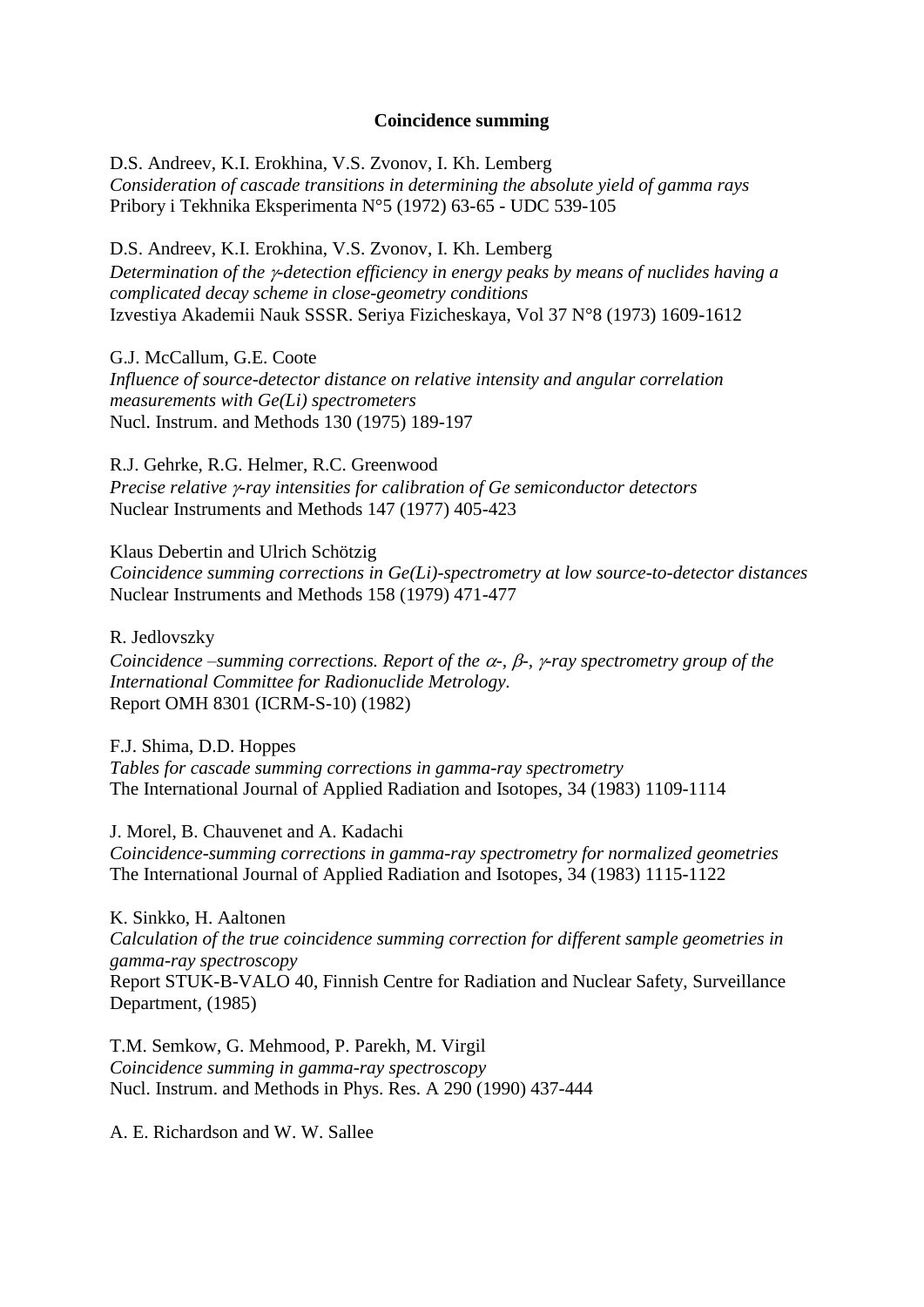*Coincidence summing corrections for positron emitters in germanium gamma spectrometry* Nucl. Instrum. and Methods in Phys. Res. A 299 (1990) 344-348

M. Decombaz, J.-J. Gostely, J.-P. Laedermann *Coincidence summing corrections for extended sources in gamma-ray spectrometry using Monte Carlo simulation* Nucl. Instrum. and Methods in Phys. Res. A 312 (1992) 152-159

M. Korun and R. Martinčič *Coincidence summing in gamma and X-ray spectrometry* Nucl. Instrum. and Methods in Phys. Res. A 325 (1993) 478-484

G. Haase, D.Tait, A. Wiechen *Monte Carlo simulation of several gamma-emitting source and detector arrangements for determining corrections of self-attenuation and coincidence summation in gamma spectrometry* Nucl. Instrum. and Methods in Phys. Res. A 329 (1993) 483-492

G. Haase, D.Tait, A. Wiechen *Application of a new Monte Carlo method for determination of summation and selfattenuation corrections in gamma spectrometry* Nucl. Instrum. and Methods in Phys. Res. A 336 (1993) 206-214

Orvar Sundgren *Coincidence summing correction in gamma spectrometry* The Science of The Total Environment, Vol 130-131, 25 (1993) 167-175

M. Korun and R. Martin $\check{e}$ i $\check{e}$ 

*Activity calculation for voluminous samples in the presence of coincidence summing effects* Nucl. Instrum. and Methods in Phys. Res. A 355 (1995) 600-608

Begoña Quintana and Francisco Fernandez *An empirical method to determine coincidence-summing corrections in gamma spectrometry* Applied Radiation and Isotopes 46 (1995) 961-964

S.I. Kafala *Simple method for true coincidence summing correction* Journal of Radionalytical and Nuclear Chemistry 191 (1995) 105-114

D.M. Montgomery, G.A. Montgomery *A method for assessing and correcting coincidence summing effects for germanium detector efficiency calibration* Journal of Radionalytical and Nuclear Chemistry 193 (1995) 71-79

T.S. Park and W.J. Jeon, *Measurement of radioactive samples in Marinelli beakers by gamma-ray spectrometry* Journal of Radionalytical and Nuclear Chemistry 193 (1995) 133-144

T.K. Wang, T.H. Ying, W.Y. Mar, C.L. Tseng, C.H. Liao, M.Y. Wang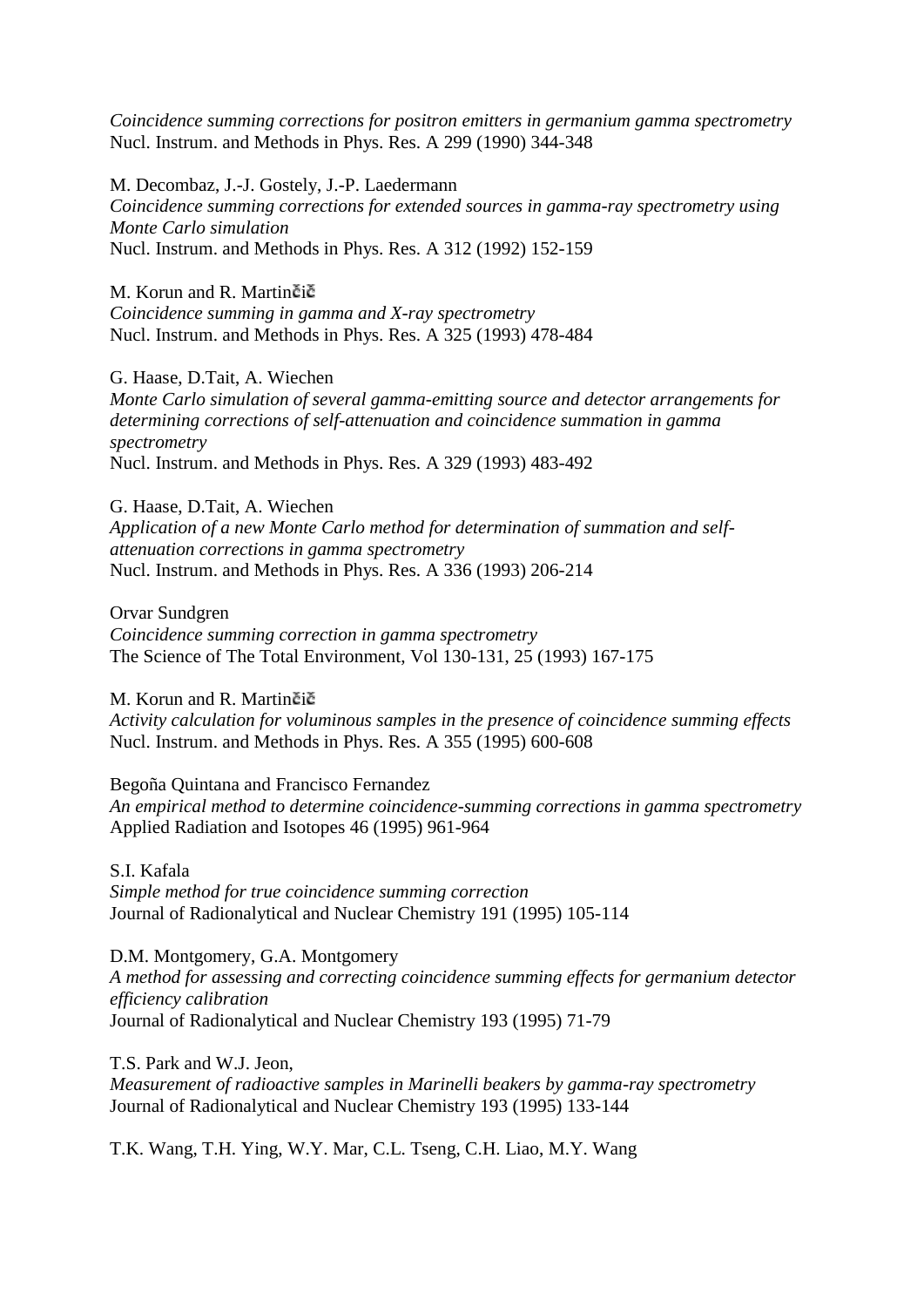*HPGe detector true-coincidence correction for extended cylinder and Marinelli-beaker sources* Nucl. Instrum. and Methods in Phys. Res. A 376 (1996) 192-202

R.G. Helmer, R.J. Gehrke *Calculation of coincidence summing corrections for a specific small soil sample geometry* Proceedings of the symposium on advances in alpha-, beta- and Gamma-Spectrometry, St Petersburg, Russia, Sept. 1996

I. Ramos-Lerate, M. Barrera, R. A. Ligero and M. Casas-Ruiz *A new summing-correction method for gamma-efficiency calibration with multi-gamma-ray radionuclides* Nucl. Instrum. and Methods in Phys. Res. A 395 (1997) 202-206

V.P. Kolotov, M.J. Koskelo *Testing of different true coincidnece correction approaches for gamma-ray spectrometry of voluminous sources* Journal of Radionalytical and Nuclear Chemistry 233 (1998) 95-100

D. Arnold and O. Sima *Coincidence-summing in gamma-ray spectrometry by excitation of matrix X-rays* Applied Radiation and Isotopes 52 (2000) 725-732

Pierino De Felice, Paola Angelini, Aldo Fazio and Roberto Biagini *Fast procedures for coincidence-summing correction in γ-ray spectrometry* Applied Radiation and Isotopes 52 (2000) 745-752

François Piton, Marie-Christine Lépy, Marie-Martine Bé and Johann Plagnard *Efficiency transfer and coincidence summing corrections for γ-ray spectrometry* Applied Radiation and Isotopes 52 (2000) 791-795

Octavian Sima and Dirk Arnold *Accurate computation of coincidence summing corrections in low level gamma-ray spectrometry* Applied Radiation and Isotopes 53 (2000) 51-56

M. I. Abbas

*HPGe detector photopeak efficiency calculation including self-absorption and coincidence corrections for Marinelli beaker sources using compact analytical expressions* Applied Radiation and Isotopes 54 (2001) 761-768

M. García-Talavera, J. P. Laedermann, M. Décombaz, M. J. Daza and B. Quintana *Coincidence summing corrections for the natural decay series in γ-ray spectrometry* Applied Radiation and Isotopes 54 (2001) 769-776

Mauro S. Dias, Mauro N. Tadeka, Marina F. Koskinas *Cascade summing corrections for HPGe spectrometers by the Monte Carlo method* Applied Radiation and Isotopes 56 (2002) 105-109

Pierino De Felice, Paola Angelini, Aldo Fazio and Marco Capogni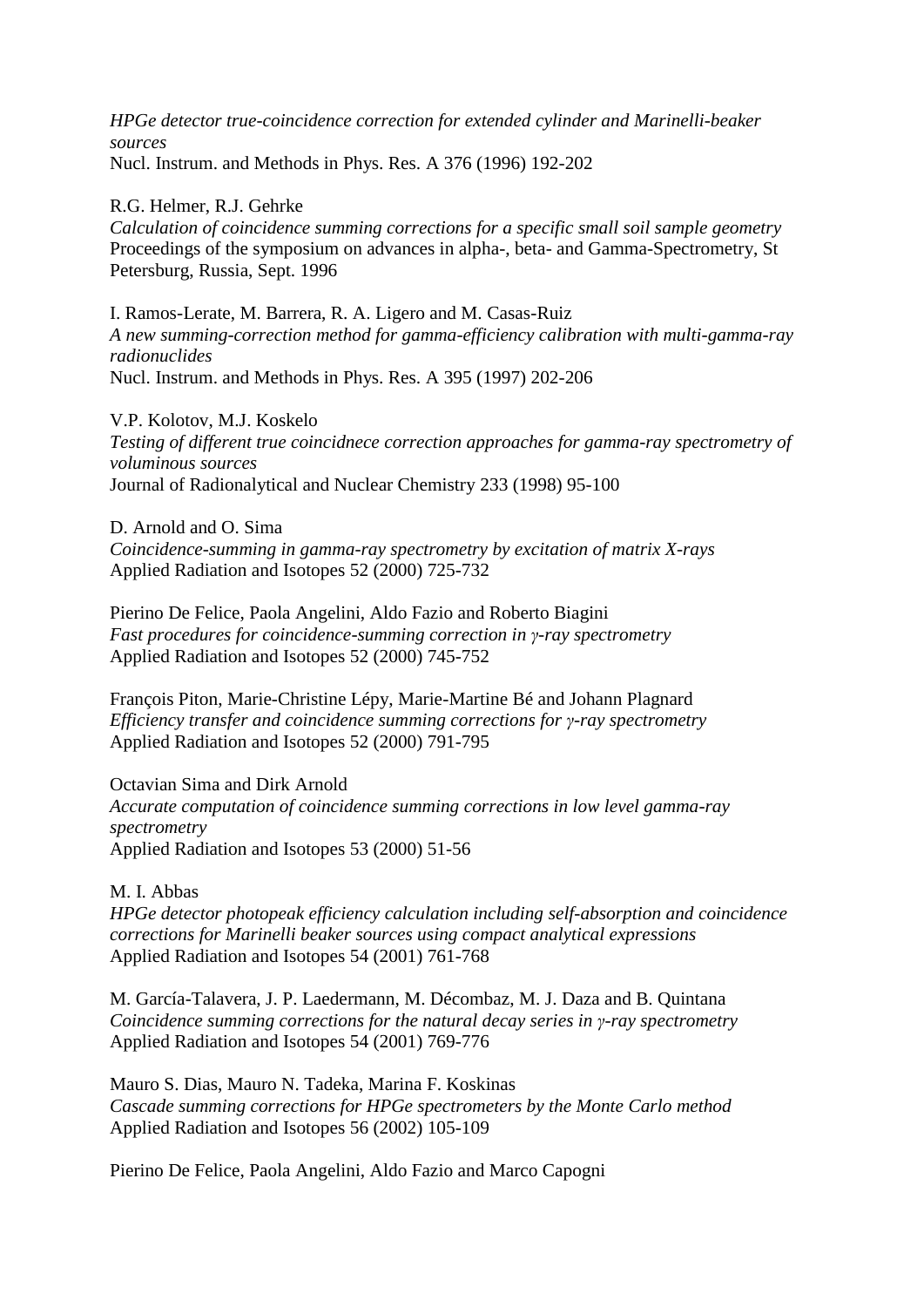*A national campaign for coincidence-summing correction in γ-ray spectrometry* Applied Radiation and Isotopes 56 (2002) 117-123

Z. Wang, B. Kahn, J.D. Valentine *Efficiency calulation and coincidence summing correction for germanium detectors by Monte Carlo simulation* IEEE Trans. Nucl. Sci. 49 N°4 (2002), 1925-1931

S. Sudár

*"Truecoinc", a software utility for calculation of the true coincidence correction* IAEA Tecdoc 1275 (2002) 37-48

Menno Blaauw and Sjoerd J. Gelsema *Cascade summing in gamma-ray spectrometry in Marinelli-beaker geometries: the third efficiency curve* Nucl. Instrum. and Methods in Phys. Res. A505 (2003) 311-315

Dirk Arnold and Octavian Sima *Application of GESPECOR software for the calculation of coincidence summing effects in special cases* Applied Radiation and Isotopes 60 (2004) 167-172

E. García-Toraño, M. Pozuelo, F. Salvat *Monte Carlo calculations of coincidence-summing corrections for volume sources in gammaray spectrometry with Ge detectors* Nucl. Instrum. and Methods in Phys. Res. A544 (2005) 577-583

Tim Vidmar and Matjaž Korun *Calculation of "LS-curves" for coincidence summing corrections in gamma ray spectrometry* Nucl. Instrum. and Methods in Phys. Res. A556 (2006) 543-546

Dirk Arnold and Octavian Sima *Calculation of coincidence summing corrections for X-ray peaks and for sum peaks with Xray contributions* Applied Radiation and Isotopes 64 (2006) 1297-1302

Marie-Christine Lépy, Philippe Brun, Claude Collin and Johann Plagnard *Experimental validation of coincidence summing corrections computed by the ETNA software* Applied Radiation and Isotopes 64 (2006) 1340-1345

M. I. Abbas *HPGe detector absolute full-energy peak efficiency calibration including coincidence correction for circular disc sources* J. Phys. D : Appl. Phys. 39 (2006) 3952-3958

D. Novković, A. Kandić, M. Ðurašević, I. Vukanac, Z. Milošević, L. Nađđerđ *Coincidence summing of X- and gamma-rays in gamma-ray spectrtometry* Nucl. Instrum. and Methods in Phys. Res. A 578 (2007) 207-217

M. I. Abbas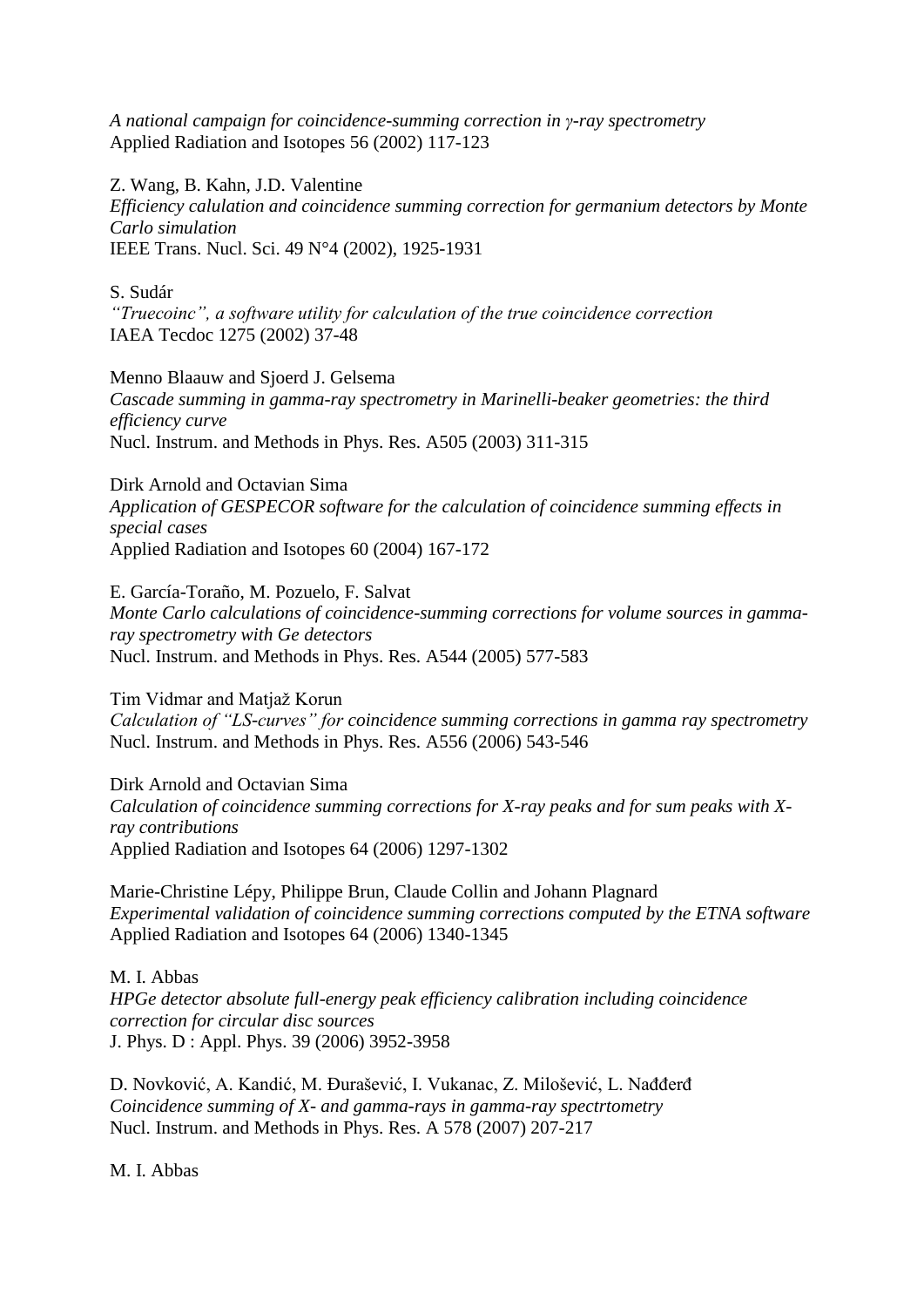*Direct mathematical method for calculating full-energy peak efficiency and coincidence corrections of HPGe detectros for extended sources* Nucl. Instrum. and Methods in Phys. Res. B 256 (2007) 554-557

Tim Vidmar, Matjaž Korun and Branko Vodenik *A method for calculation of true coincidence summing correction factors for extended sources* Applied Radiation and Isotopes 65 (2007) 243-246

Christophe Jutier, Philippe Gross and Gilbert Le Petit *A new synthetic formalism for true coincidence summing calculations* Nucl. Instrum. and Methods in Phys. Res. A 580 (2007) 1344-1354

D. Novković, M. Ðurašević, A. Kandić, I. Vukanac, Z. Milošević, L. Nađđerđ *Coincidence summing of X- and gamma-rays of <sup>133</sup>Ba* Nucl. Instrum. and Methods in Phys. Res. A 582 (2007) 592-602

P. Dryak, P. Kovar *Table for true summation effect in gamma-ray spectrometry* Journal of Radioanalytical and Nuclear Chemistry 279 (2009) 385-394

G. Kanish, T. Vidmar, O. Sima *Testing the equivalence of several algorithms for calculation of coincidence summing corrections* Applied Radiation and Isotopes 67 (2009) 1952-1956

S. Rizzo and E. Tormachio *Numerical expressions for the computation of coincidence-summing correction factors in gamma-(spectrometry with HPGe detectors* Applied Radiation and Isotopes 85 (2010) 555-560

## **Well-type detectors**

J. -M. Laborie, G. Le Petit, D. Abt and M. Girard *Monte Carlo calculation of the efficiency calibration curve and coincidence-summing corrections in low-level gamma-ray spectrometry using well-type HPGe detectors* Applied Radiation and Isotopes, 53 (2000) 57-62

O. Sima and D. Arnold *Self-attenuation and coincidence-summing corrections calculated by Monte Carlo simulations for gamma-spectrometric measurements with well-type germanium detectors* Applied Radiation and Isotopes, 47 (1996) 889-893

T.K. Wang, I.M. Hou, C.L. Tseng *Well-type HPGE detector absolute peak-efficiency calibration and true-coincidence correction* Nucl. Instrum. and Methods in Phys. Res. A 425 (1999) 504-515

O. Sima